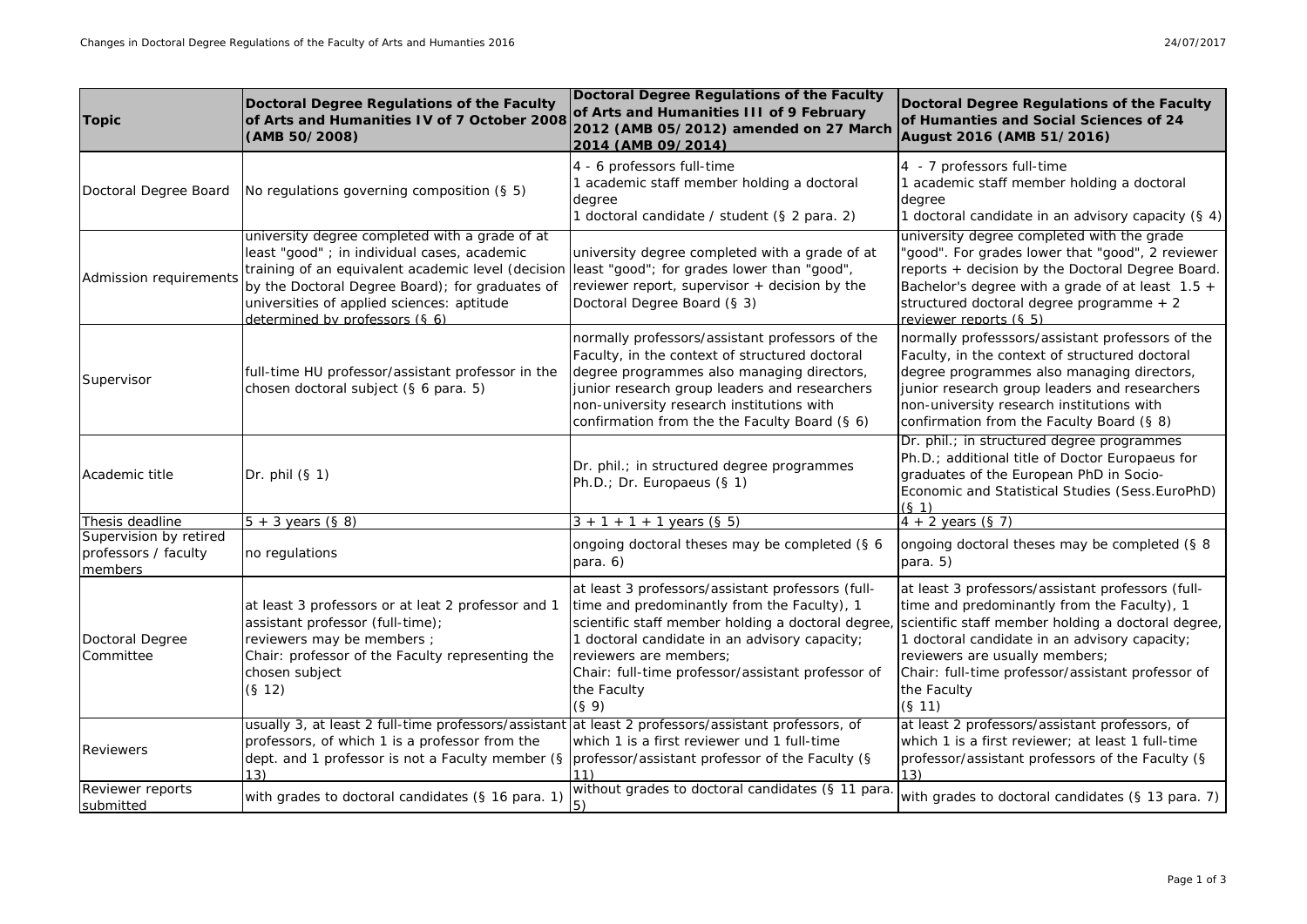| <b>Topic</b>                          | Doctoral Degree Regulations of the Faculty<br>of Arts and Humanities IV of 7 October 2008<br>(AMB 50/2008)                                                                                                                                                                                                               | <b>Doctoral Degree Regulations of the Faculty</b><br>of Arts and Humanities III of 9 February<br>2012 (AMB 05/2012) amended on 27 March<br>2014 (AMB 09/2014)                                                                                                                                                                                                                                       | Doctoral Degree Regulations of the Faculty<br>of Humanties and Social Sciences of 24<br>August 2016 (AMB 51/2016)                                                                                                                                                                                                                                                                                                                                                                                                                                                                                                                                                                                                                                                                                                                                                                                                                                                                                |
|---------------------------------------|--------------------------------------------------------------------------------------------------------------------------------------------------------------------------------------------------------------------------------------------------------------------------------------------------------------------------|-----------------------------------------------------------------------------------------------------------------------------------------------------------------------------------------------------------------------------------------------------------------------------------------------------------------------------------------------------------------------------------------------------|--------------------------------------------------------------------------------------------------------------------------------------------------------------------------------------------------------------------------------------------------------------------------------------------------------------------------------------------------------------------------------------------------------------------------------------------------------------------------------------------------------------------------------------------------------------------------------------------------------------------------------------------------------------------------------------------------------------------------------------------------------------------------------------------------------------------------------------------------------------------------------------------------------------------------------------------------------------------------------------------------|
| Summary of the<br>doctoral thesis     | yes, written in German an English each no longer<br>than one page $(S$ 10 para. 5)                                                                                                                                                                                                                                       | not reguired                                                                                                                                                                                                                                                                                                                                                                                        | yes, written in German an English each no longer<br>than one page (§ 9 Abs. 4)                                                                                                                                                                                                                                                                                                                                                                                                                                                                                                                                                                                                                                                                                                                                                                                                                                                                                                                   |
| Language of doctoral<br>thesis        | German; other languages upon request (§ 10<br>para. $4)$                                                                                                                                                                                                                                                                 | German or English; other languages upon<br>request $(S 10 \text{ para. } 4)$                                                                                                                                                                                                                                                                                                                        | German or English; other languages upon<br>request $(S 9)$ para. 3)                                                                                                                                                                                                                                                                                                                                                                                                                                                                                                                                                                                                                                                                                                                                                                                                                                                                                                                              |
| Assessment of doctoral<br>performance | overall grade based on the individal grades of the<br>doctoral thesis and the thesis defence. The<br>doctoral thesis is weighted twice as heavily.<br>The overall grade "summa cum laude" may only<br>be awarded, if both the doctoral thesis and the<br>thesis defence are awarded with "summa cum<br>laude".<br>(§ 18) | overall grade based on the individal grades of the grade lower than summa cum laude for the<br>doctoral thesis and the thesis defence. The<br>doctoral thesis is weighted twice as heavily as<br>the thesis defence.<br>The overall grade "summa cum laude" may only<br>be awarded, if all reviewer reports award the<br>doctoral thesis and the thesis defence with<br>summa cum laude".<br>(§ 10) | overall grade based on the individual grades of<br>the doctoral thesis and the doctoral defence. The<br>doctoral thesis is weighted more heavily.<br>The overall grade "summa cum laude" may only<br>be awarded, if<br>(a) two reviewer reports have been submitted<br>and no more than one reviewer has awarded a<br>doctoral thesis, or if only the thesis defence was<br>awarded a grade lower than summa cum laude.<br>If a reviewer does not award the grade summa<br>cum laude for the doctoral thesis, both reveiwers<br>must be present at the thesis defence. The<br>Doctoral Degree Committee may alternatively<br>decide to request that the Doctoral Degree Board<br>appoint a third reviewer.<br>$-$ or $-$<br>(b) three reviewer reports have been submitted<br>and no more than one reviewer has awarded a<br>grade lower than summa cum laude for the<br>doctoral thesis, or if only the thesis defence was<br>awarded a grade lower than summa cum laude.<br>(S <sub>12</sub> ) |
| Language of thesis                    | German or internationally recognised language (§ German or English; other languages upon                                                                                                                                                                                                                                 |                                                                                                                                                                                                                                                                                                                                                                                                     | German or English; other languages upon                                                                                                                                                                                                                                                                                                                                                                                                                                                                                                                                                                                                                                                                                                                                                                                                                                                                                                                                                          |
| defence                               | 16, para, 2)                                                                                                                                                                                                                                                                                                             | request $(S$ 13 para. 3)                                                                                                                                                                                                                                                                                                                                                                            | request (§ 13 para. 4)                                                                                                                                                                                                                                                                                                                                                                                                                                                                                                                                                                                                                                                                                                                                                                                                                                                                                                                                                                           |
| Thesis defence                        | presentation of no more than 30 mins; 90 mins<br>in total $(S16 \text{ para. } 5)$                                                                                                                                                                                                                                       | presentation of no more than 15 mins: 90 mins<br>in total $(S13 \text{ paras. } 2 \text{ and } 3)$                                                                                                                                                                                                                                                                                                  | presentation of no more than 30 mins; 90 mins<br>in total $(S16 \text{ para. } 4)$                                                                                                                                                                                                                                                                                                                                                                                                                                                                                                                                                                                                                                                                                                                                                                                                                                                                                                               |